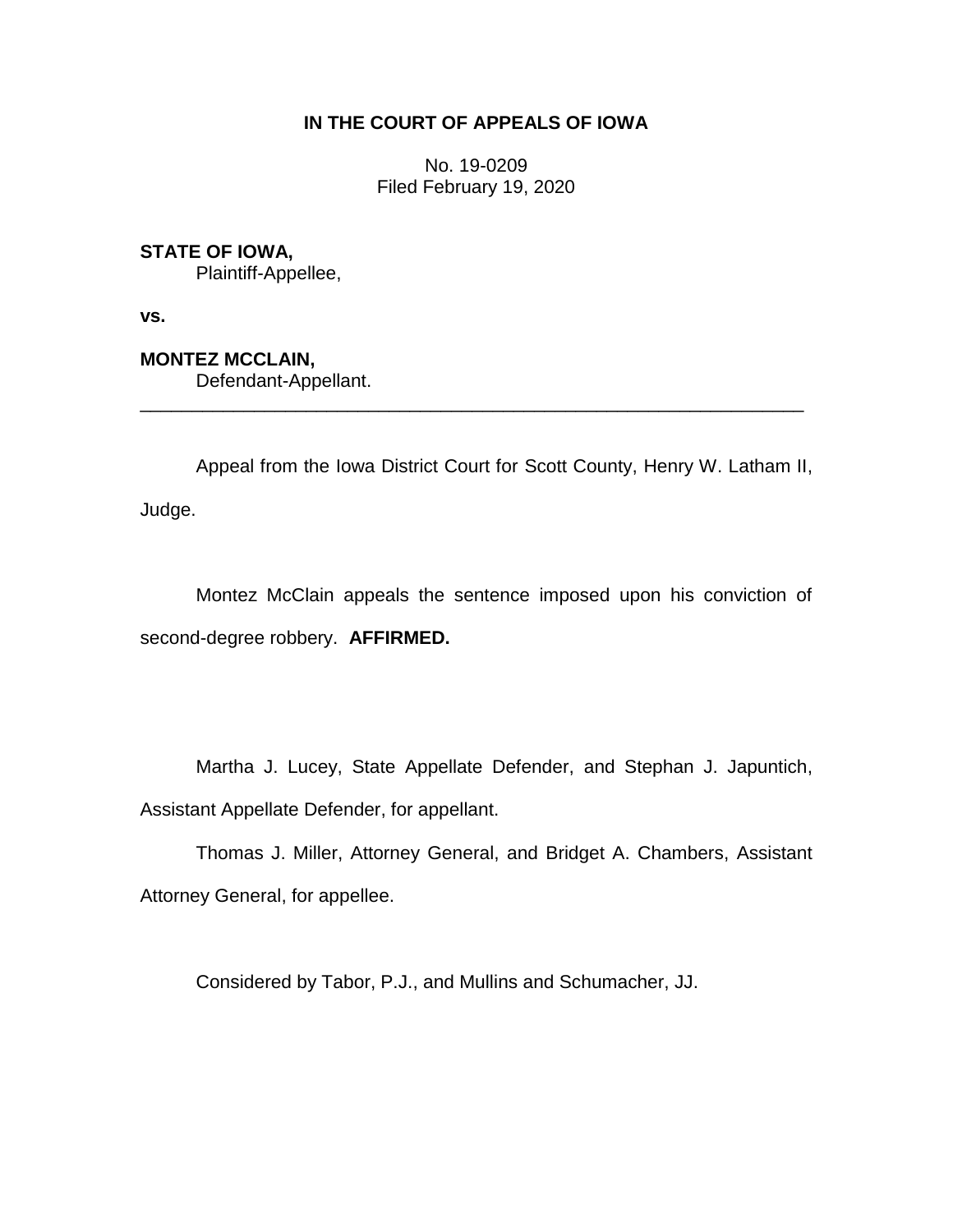## **MULLINS, Judge.**

 $\overline{a}$ 

Montez McClain appeals the sentence imposed upon his conviction, following a guilty plea, of second-degree robbery. He argues the imposition of a mandatory minimum sentence upon an individual who was eighteen years of age at the time of the commission of the crime amounts to cruel and unusual punishment and violates equal protection. McClain essentially asks us to extend the application of our supreme court's ruling in *State v. Lyle*, 854 N.W.2d 378 (Iowa  $2014$ ),<sup>1</sup> to adult criminal offenders.

The supreme court has made clear that its sentencing scheme for juvenile offenders has "no application to sentencing laws affecting adult offenders." *Lyle*, 854 N.W.2d at 403. "[T]he line between being a juvenile and an adult was drawn for cruel and unusual punishment purposes at eighteen years of age." *State v. Seats*, 865 N.W.2d 545, 556 (Iowa 2015) (discussing *Roper v. Simmons*, 543 U.S. 551, 574 (2005)). McClain was not a juvenile at the time of his offense. Again, we see no reason to deviate from our repeated rejection of arguments identical to McClain's,<sup>2</sup> and we conclude he is not entitled to be treated as a juvenile for

<sup>1</sup> The *Lyle* court held "that all mandatory minimum sentences of imprisonment for youthful offenders are unconstitutional." 854 N.W.2d at 400.

<sup>2</sup> *See, e.g.*, *State v. Tsegay*, No. 18-1660, 2020 WL 110304, at \*1–2 (Iowa Ct. App. Jan. 9, 2020); *Nix v. State*, No. 18-1853, 2019 WL 2373640, at \*1 (Iowa Ct. App. June 5, 2019), *further review denied* (July 31, 2019); *Pendleton v. State*, No. 18- 0082, 2019 WL 1486588, at \*2 (Iowa Ct. App. Apr. 3, 2019), *further review denied* (July 17, 2019); *Cook v. State*, No. 17-1245, 2019 WL 719163, at \*4 (Iowa Ct. App. Feb. 20, 2019), *further review denied* (Apr. 15, 2019); *Swan v. State*, No. 17-0877, 2018 WL 6706212, at \*3 (Iowa Ct. App. Dec. 19, 2018), *further review denied* (Feb. 25, 2019); *State v. Mubarak*, No. 17-2056, 2018 WL 5839848, at \*3 (Iowa Ct. App. Nov. 7, 2018), *further review denied* (Jan. 18, 2019); *State v. Hall*, No. 17-0570, 2018 WL 4635685, at \*5 (Iowa Ct. App. Sept. 26, 2018), *further review denied*  (Nov. 30, 2018); *Nassif v. State*, No. 17-0762, 2018 WL 3301828, at \*1 (Iowa Ct. App. July 5, 2018), *further review denied* (Sept. 13, 2018); *State v. Wise*, No. 17-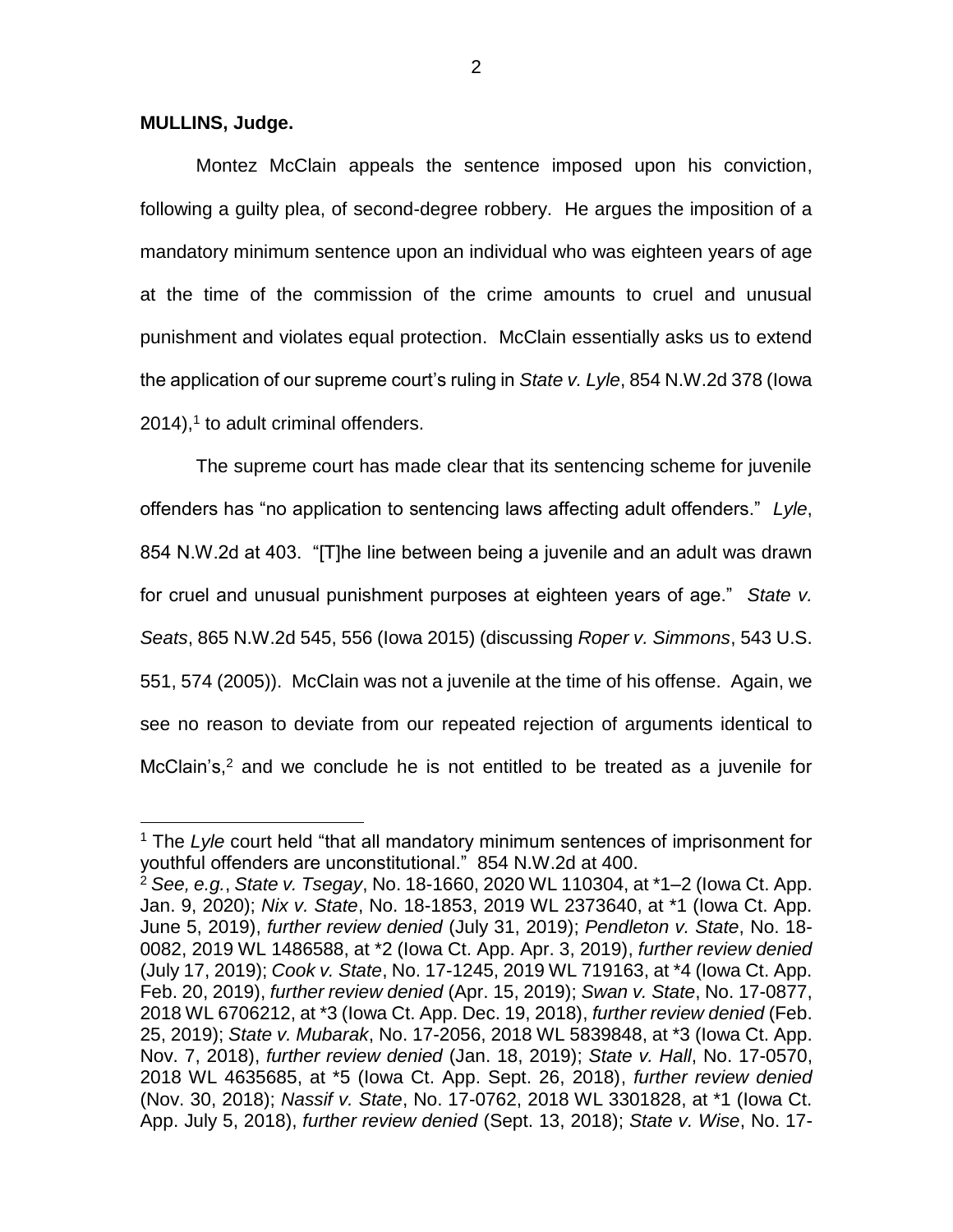purposes of sentencing. As to McClain's as-applied challenge, we conclude the mandatory minimum sentence is not grossly disproportionate to his conduct. *See State v. Hoskins*, 586 N.W.2d 707, 709 (Iowa 1998); *State v. Hayes*, No. 14-1599, 2015 WL 4642506, at \*2 (Iowa Ct. App. Aug. 5, 2015); *State v. Walztoni*, No. 14- 0843, 2015 WL 1331646, at \*1–3 (Iowa Ct. App. Mar. 25, 2015); *State v. Ryun*, No. 14-0559, 2014 WL 6977253, at \*1–3 (Iowa Ct. App. Dec. 10, 2014); *State v. Wright*, No 14-0549, 2014 WL 6977285, at \*3–4 (Iowa Ct. App. Dec. 10, 2014).

As to the claim that not extending the application of *Lyle* to adult offenders violates the constitutional guarantee to equal protection of the laws, we disagree. *See Lyle*, 854 N.W.2d at 395 (noting juveniles "are constitutionally different from adults for purposes of sentencing" (quoting *Miller v. Alabama*, 132 S. Ct. 2455, 2464 (2012))); *Varnum v. Brien*, 763 N.W.2d 862, 883 (Iowa 2009) ("[T]he equal protection guarantee requires that laws treat all those who are similarly situated *with respect to the purposes of the law* alike."); *see also Tsegay*, 2020 WL 110304, at \*2–3; *Nix*, 2019 WL 2373640, at \*2; *Hall*, 2018 WL 4635685 at \*6; *Nassif*, 2018 WL 3301828, at \*1.

 $\overline{a}$ 

<sup>1121, 2018</sup> WL 2246861, at \*3 (Iowa Ct. App. May 16, 2018), *further review denied*  (Sept. 13, 2018); *Smith v. State*, No. 16-1711, 2017 WL 3283311, at \*3 (Iowa Ct. App. Aug. 2, 2017), *further review denied* (Dec. 7, 2017); *Thomas v. State*, No. 16- 0008, 2017 WL 2665104, at \*2 (Iowa Ct. App. June 21, 2017); *Schultz v. State*, No. 16-0626, 2017 WL 1400874, at \*1 (Iowa Ct. App. Apr. 19, 2017), *further review denied* (June 27, 2017); *Kimpton v. State*, No. 15-2061, 2017 WL 108303, at \*3 (Iowa Ct. App. Jan. 11, 2017); *State v. Davis*, No. 15-0015, 2015 WL 7075820, at \*1–2 (Iowa Ct. App. Nov. 12, 2015), *further review denied* (Jan. 12, 2016); *State v. Vance*, No. 15-0070, 2015 WL 4936328, at \*2 (Iowa Ct. App. Aug. 19, 2015), *further review denied* (Oct. 12, 2015); *State v. Clayton*, No. 13-1771, 2014 WL 5862075, at \*6 (Iowa Ct. App. Nov. 13, 2014), *further review denied* (Jan. 15, 2015).